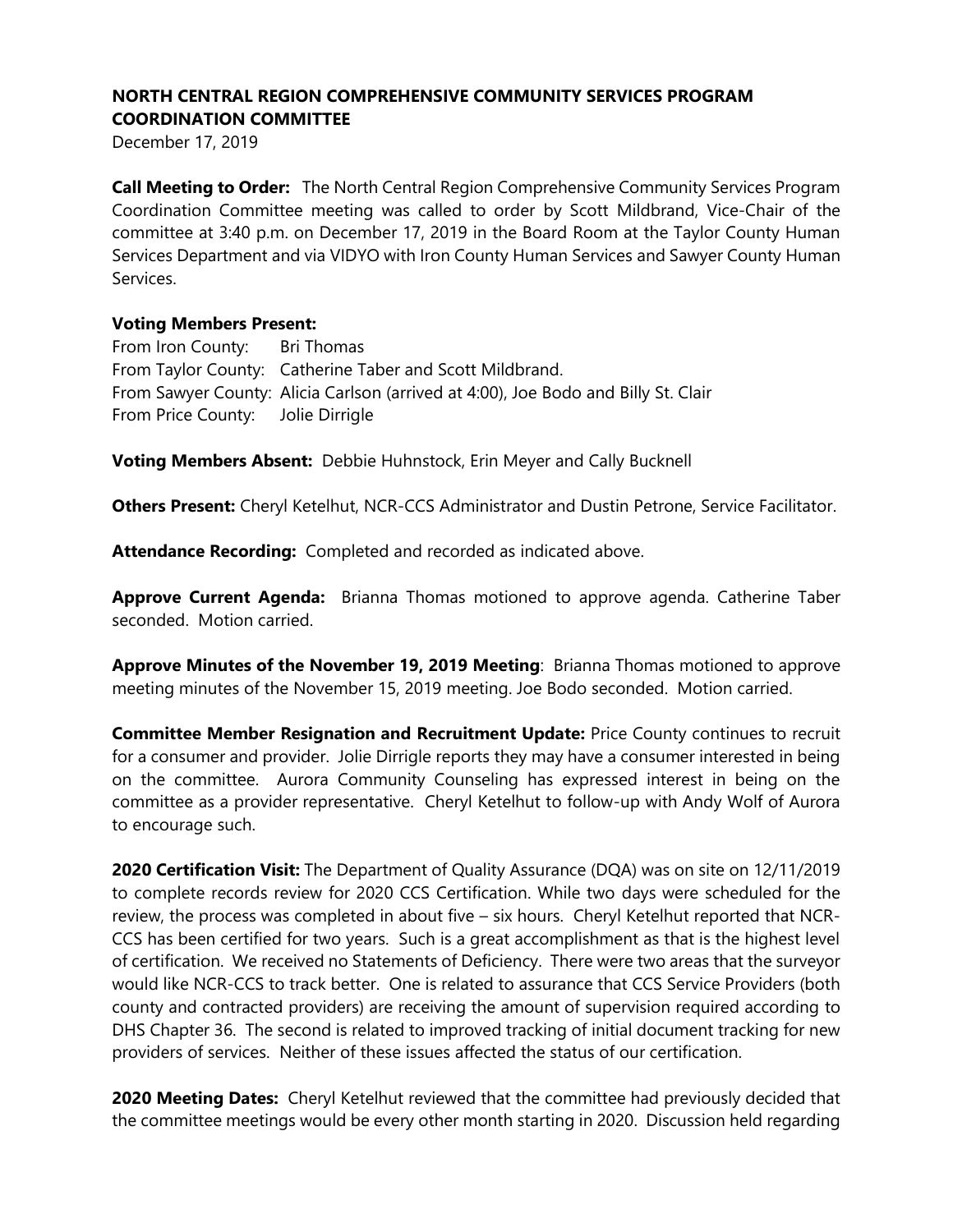having the next meeting in January and then do every other month or start every other month now and have the next meeting in February. Pros and cons of each discussed including when the next CCS Recertification packet would need to be approved. Joe Bodo motioned to have the next committee meeting in February 2020 and continue every other month following that meeting. Brianna Thomas seconded. Motion carried.

**Orientation:** Copies of the Mental Health/Alcohol and Other Drug Abuse Functional Screen Form had been distributed prior to the meeting. This screen determines eligibility for adults interested in CCS enrollment and other mental health programs. The screen is completed annually should the client enroll in a program. Should there be a significant change in the client's condition the screen can be completed anytime, in that way the consumer may qualify for a program when in the past they did not. Cheryl Ketelhut discussed the subject matter included with the screen. Screeners need documented evidence of a diagnosis to mark it on the screen. If two screeners complete a screen on the same person, the results should be the same. Once the screener has all the needed information including collateral from physicians or other clinicians, the data is entered into a state-wide system which calculates eligibility. Should the results not be what was anticipated the screener reviews the screen with peers and/or the functional screen lead at the agency, in this manner assuring accuracy. The functional screen also will indicate if the person may be functionally eligible for long-term support programs. If so, the screener will discuss a referral to the Aging and Disability Resource Center (ADRC) for completion of additional screen.

**Form(s) Approval:** Two forms were presented for review: CCS Service Provider Application and Consumer Transfer Summary. The purpose of each was discussed. Catherine Taber motioned to approve the forms. Brianna Thomas seconded. Motion carried.

## **County Updates:**

- Iron County they have two consumers enrolled in CCS. People have been eligible for multiple programs and functional screens are being completed on others. All enrollees are adults. Brianna Thomas is completing her first enrollment with a client and reports it is going well.
- Alicia Carlson reported that in Sawyer County the Service Facilitator position has been filled by an internal employee. The former Service Facilitator remains employed by the county and is assisting with orientation. They have six adults enrolled in CCS. They are enrolling clients who moved to Sawyer County and were involved in CCS in the originating county. They also have children in the process of having functional screens completed to determine eligibility.
- Jolie Dirrigle reported that they have five adults enrolled with two others considering enrollment.
- Cheryl Ketelhut reported that Taylor County currently has thirty-three people enrolled in CCC, four of which are children/youth. Taylor County has a Service Facilitator on medical leave so that caseload has been split between the remaining Service Facilitators. As a result, they have created a wait list for CCS enrollment. At this time, we anticipate the wait may be a month, possibly longer.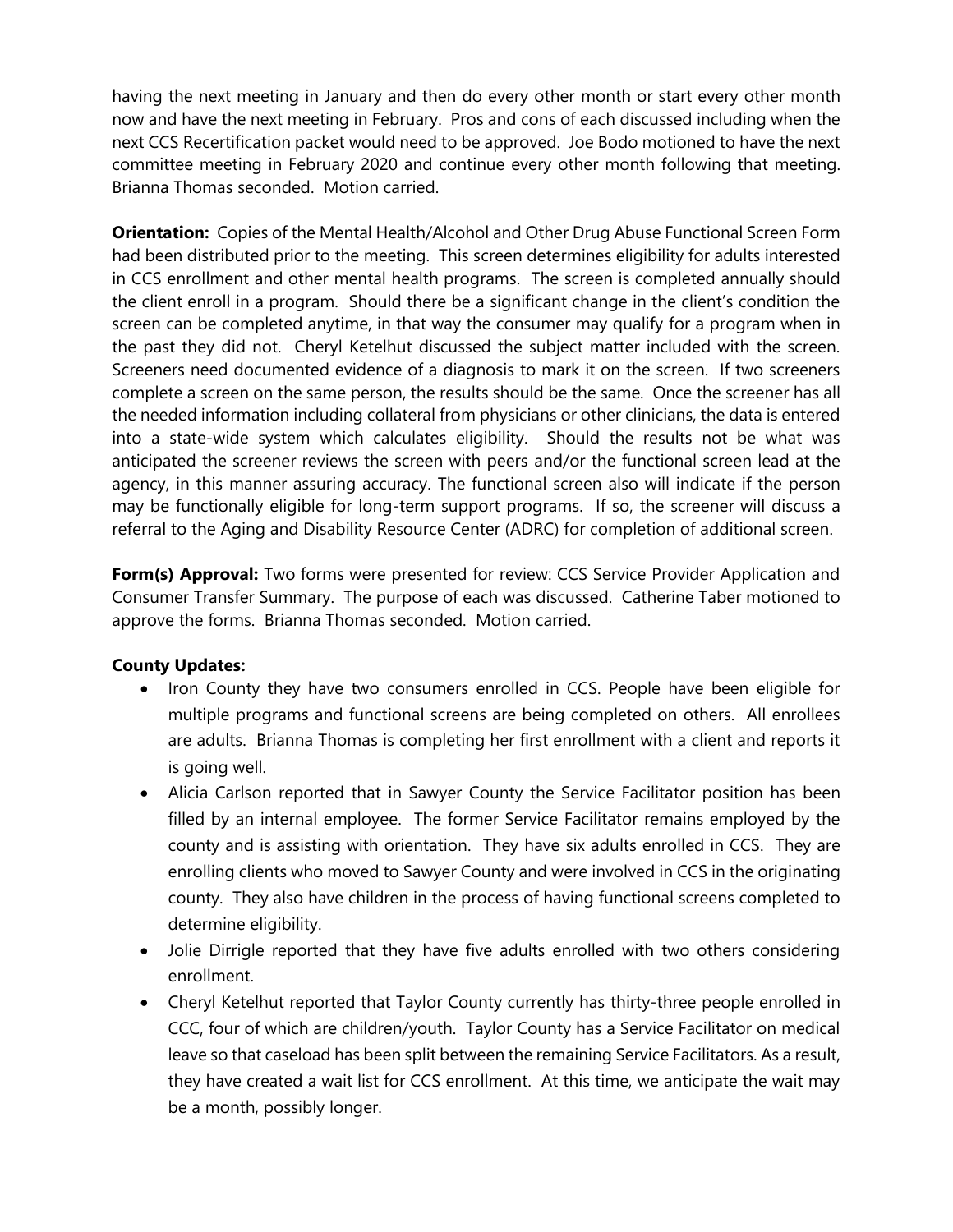**Administrator's Report:** No report as information was discussed in other parts of the meeting.

**Schedule Next Meeting:** Next meeting scheduled for Tuesday, February 18, 2020 from 3:30 – 4:30.

**Adjourn:** Motion to adjourn was made by Brianna Thomas, second by Jolie Dirrigle. Motion carried. Meeting adjourned at 4:35.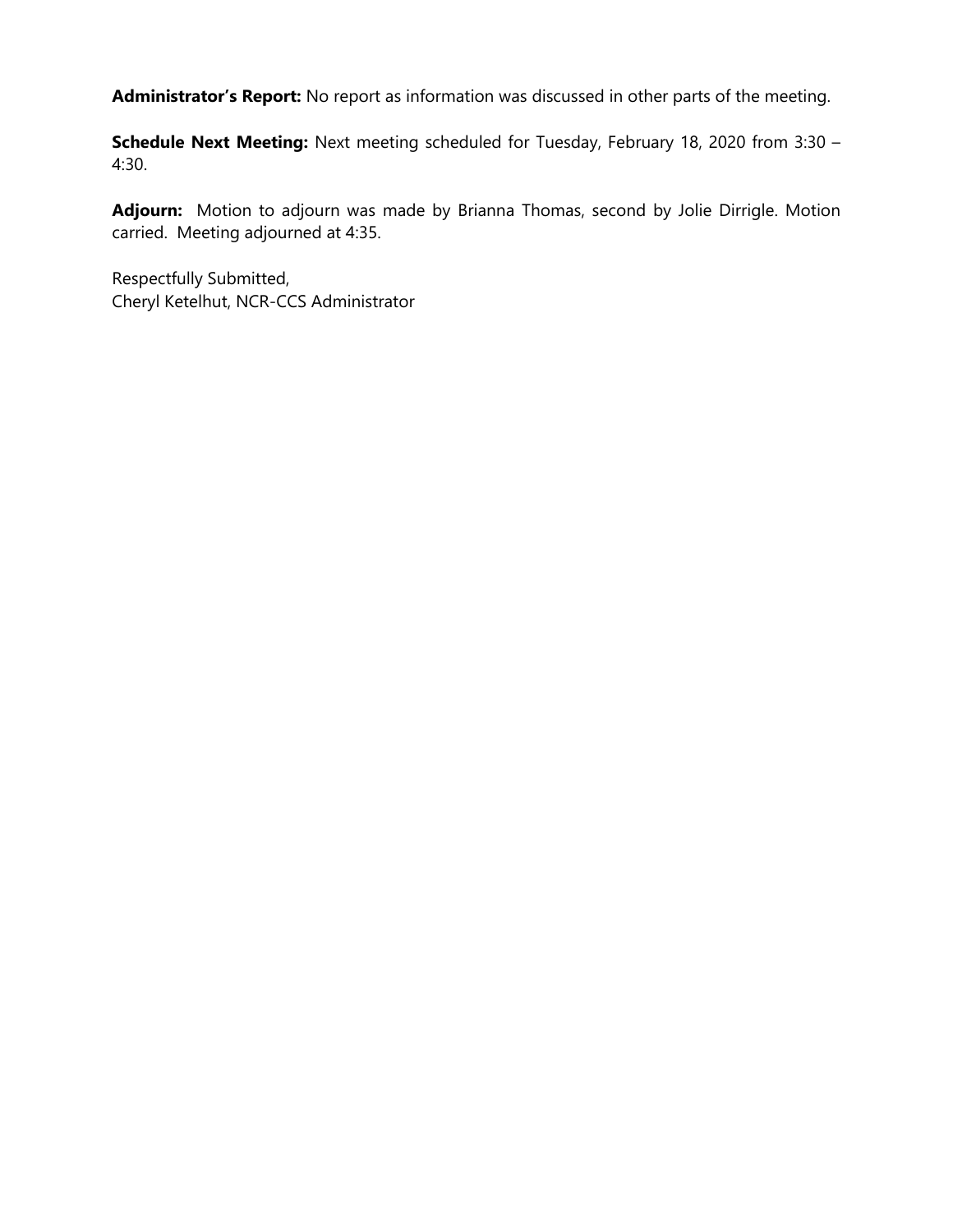**Call Meeting to Order:** The North Central Region Comprehensive Community Services Program Coordination Committee meeting was called to order at 3:40 p.m. on November 19, 2019 in the Board Room at the Taylor County Human Services Department and via VIDYO with Iron County Human Services and Sawyer County Human Services.

### **Voting Members Present:**

From Iron County: Bri Thomas, Cally Bucknell From Taylor County: Erin Meyer and Catherine Taber From Sawyer County: Alicia Carlson, Joe Bodo and Billy St. Clair

**Voting Members Absent:** Debbie Huhnstock, Jolie Dirrigle, and Scott Mildbrand.

**Others Present:** Cheryl Ketelhut, NCR-CCS Administrator; Dustin Petrone, Service Facilitator; Liza Daleiden, Interim Director Taylor County Human Services and True Lor, DHS Area Administration.

**Attendance Recording:** Completed and recorded as indicated above.

**Approve Current Agenda:** Erin Meyer motioned to approve agenda. Catherine Taber seconded. Motion carried.

**Approve Minutes of the October 15, 2019 Meeting**: Joe Bodo motioned to approve meeting minutes of the October 15, 2019 meeting. Erin Meyer seconded. Motion carried.

**Committee Member Resignation and Recruitment Update:** Price County continues to recruit for a consumer and provider representative as those stakeholders representing Price County have resigned from this committee. Cheryl Ketelhut will follow up with CCS Staff at Price County to determine status of Price County member recruitment and offer assistance if needed.

**2020 Certification Visit:** The Department of Quality Assurance (DQA) will be on-site at Taylor County on 12/11/2019 to complete the 2020 Certification visit. Should extra time be needed the site visit will continue on 12/12/19. Cheryl Ketelhut reports that files from all four counties will be reviewed. Forms and documentation requesting recertification have been completed and submitted to DQA. Cheryl Ketelhut will be contacting partnering county staff if additional information is needed. Cheryl Ketelhut to send copies of supervision log form to Iron and Sawyer County Service Directors.

**2020 Meeting Frequency:** Cheryl Ketelhut reported that with the DQA Recertification Visit in early December she would recommend a committee meeting in December per the usual schedule. Cheryl and Alicia Carlson, CCS Committee Chairperson, met and based on the committee's decision to have meetings every other month will schedule meetings on even months in 2020. Between meetings county partners can work on individual projects and report to the committee at meetings.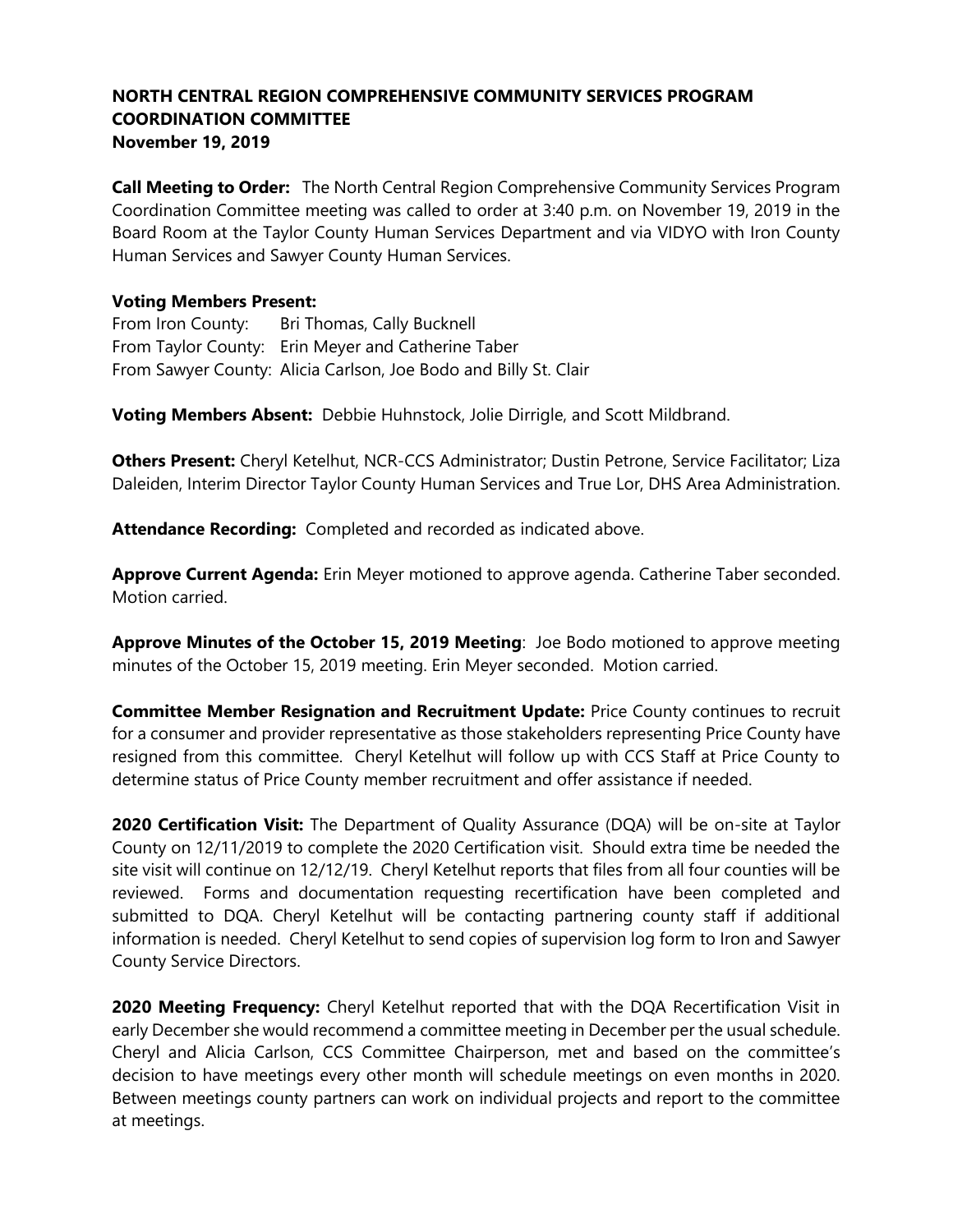**2020 Quality Improvement (QI) Plan Approval:** Draft copies of the 2020 QI plan were distributed in the packet of documents sent to members prior to this meeting. As directed by this committee at the October 15, 2019 meeting, the QI plan was developed by Cheryl Ketelhut and Alicia Carlson. All goals were discussed including objectives and action plans for each goal. Discussed length of time the consumer should have a service facilitator before a satisfaction survey is sent with options of three or six months. Pros and cons discussed with committee keeping the time at six months.

Discussed the length of time that a CCS consumer has a provider before receiving a satisfaction survey. Question was raised that six months may be a long time to have a service if a consumer is not satisfied. Discussed the role of a Service Facilitator (SF) in monitoring services. With the frequency of SF contact with a consumer, satisfaction with services is discussed on an ongoing basis and would be discovered before the six months. Committee decided to keep the time at six months.

Discussed the surveys distributed annually where data is submitted to the state and how that data is incorporated into QI goal number five.

Motion by Joe Bodo and second by Catherin Taber to approve the QI plan. Motion carried. Ms. Ketelhut stated that the approved QI plan will be sent to DQA in preparation for the December Recertification Visit.

**2020 NCR-CCS Plan and Policy Approval:** Draft copies of the 2020 NCR-CCS Plan and Policies were distributed in the packet of documents sent to members prior to this meeting. All changes were reviewed with reason for the change. Chery Ketelhut stated the biggest change was in the Quality Assurance Policy. When the CCS region was first formed some policies of other CCS Programs were used and approved by NCR-CCS. Now that we have our own experience the policy is being reviewed to reflect our individual methods for monitoring quality. Cheryl Ketelhut indicated that all plans and policies are fluid and subject to change as staffing and program changes occur. When changes are needed, they are brought to the committee for discussion and recommendations. The QA policy may undergo further changes before the certification visit however Ms. Ketelhut is asking that the draft policy be approved. Should additional changes be recommended they will be brought to the committee at the next meeting. Committee members verbalized understanding and agreement. There were no questions regarding the proposed changes. Erin Meyer motioned, and Catherine Taber seconded, to approve the 2020 NCR-CCS Plan and Policies. Ms. Ketelhut stated that the approved plan and policies will be sent to DQA in preparation for the December Recertification Visit.

## **Form(s) Approval:** None

## **County Updates:**

- Cheryl Ketelhut reported that Taylor County currently has thirty-one people enrolled in CCS. with another nine potential eligible consumers.
- Alicia Carlson reported that in Sawyer County the SF position remains open. No one applied for their open SF position and they were not able to hire a potential employee. Chery Ketelhut stated that she would contact Alicia to further discuss solutions. They have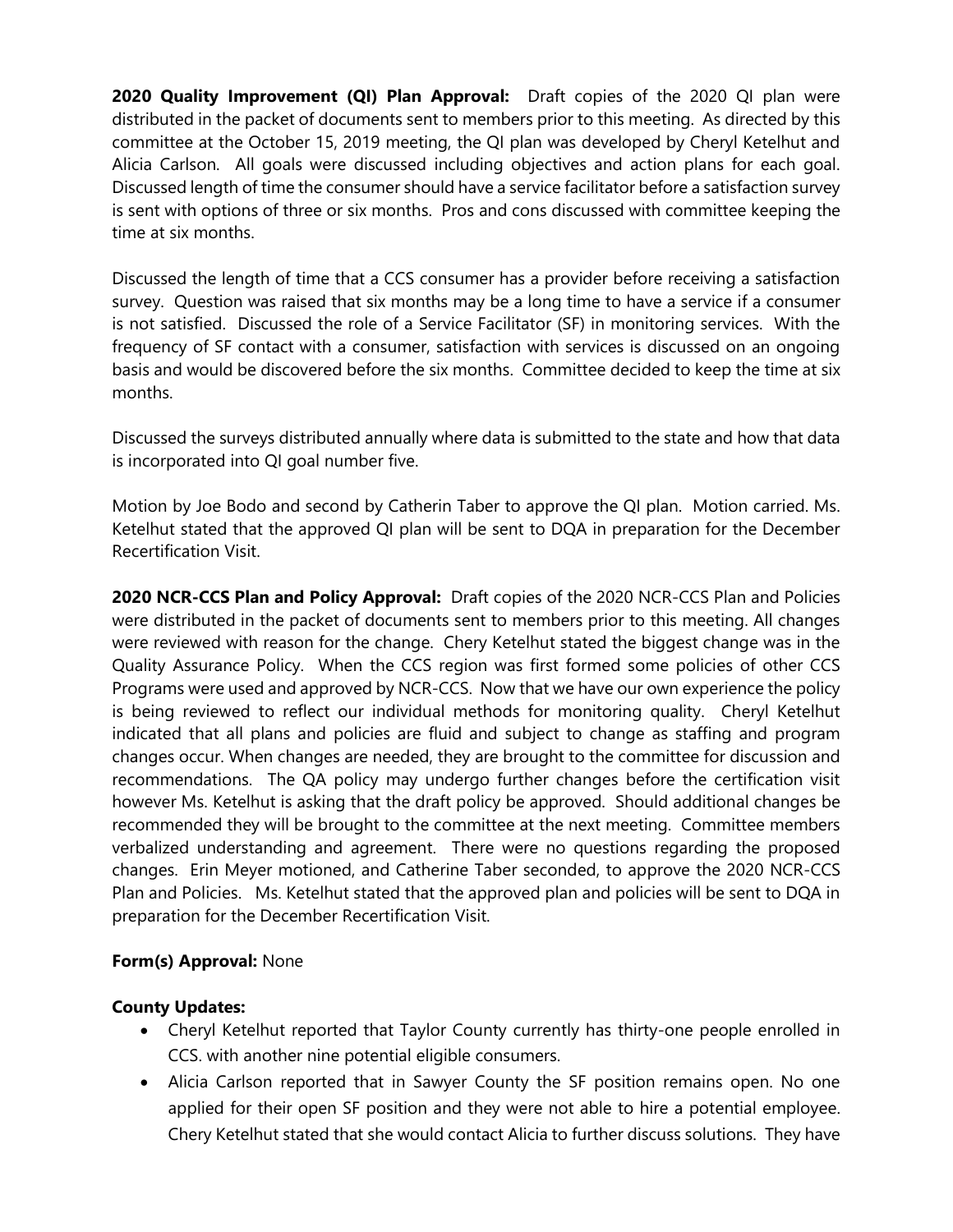four adults enrolled in CCS and one adolescent. They are working on transferring someone who has moved to Sawyer County that was enrolled in CCS in another county within the State.

• Iron County they have two consumers enrolled in CCS. People have been eligible for multiple programs and are choosing them over CCS.

**Administrator's Report:** No report as information was discussed in other parts of the meeting.

**Schedule Next Meeting:** Next meeting scheduled for Tuesday, December 17, 2019 from 3:30 – 4:30.

**Adjourn:** Motion to adjourn was made by Erin Meyer with second by Catherine Tabor to adjourn. Motion carried. Meeting adjourned at 4:35.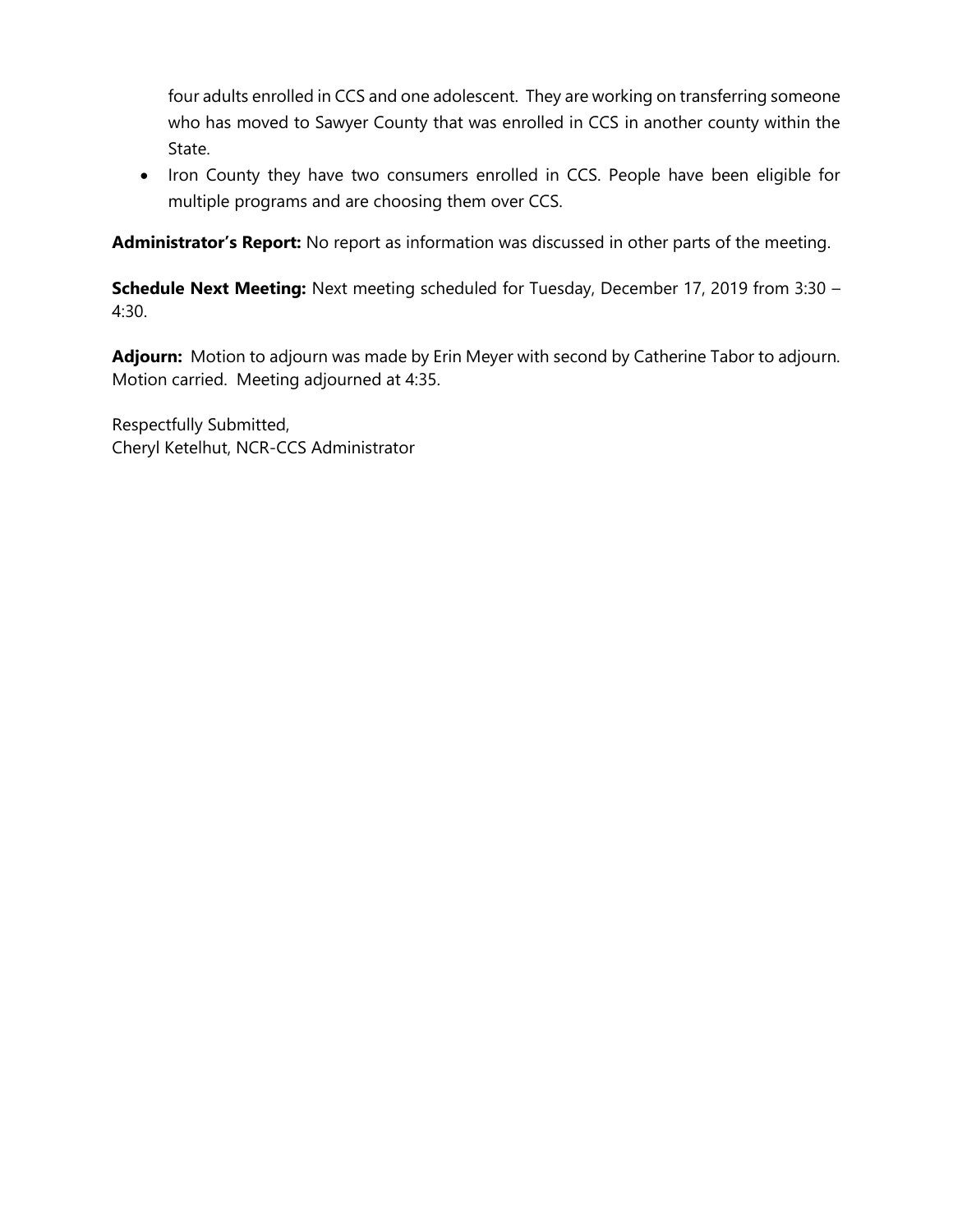October 15, 2019

**Call Meeting to Order:** The North Central Region Comprehensive Community Services Program Coordination Committee meeting was called to order at 3:37 p.m. on October 15, 2019 in the Board Room at the Taylor County Human Services Department and via VIDYO with Iron County Human Services, Price County Human Services and Sawyer County Human Services.

#### **Voting Members Present:**

From Iron County: Bri Thomas and Cally Bucknell From Taylor County: Erin Meyer and Catherine Taber From Sawyer County: Alicia Carlson, Joe Bodo and Billy St. Clair (arrived at 4:10) From Price County: Jolie Dirrigle

**Voting Members Absent:** Debbie Huhnstock and Scott Mildbrand. Price County continues to recruit for a consumer and provider representative as those stakeholders representing Price County have resigned from this committee.

**Others Present:** Cheryl Ketelhut, NCR-CCS Administrator

**Attendance Recording:** Completed and recorded as indicated above.

**Approve Current Agenda:** Erin Meyer motioned to approve agenda. Joe Bodo seconded. Motion carried.

**Approve Minutes of the August 20, 2019 Meeting**: Erin Meyer motioned to approve meeting minutes of the August 21, 2019 meeting. Catherine Tabor seconded. Motion carried.

### **County Updates:**

- Cheryl Ketelhut reported that Taylor County currently has thirty-one people enrolled in CCS.
- Alicia Carlson reported that they are advertising for the second time to fill the Service Facilitator position. Joe Bodo questioned if VIDYO could be used by Service Facilitators and if Service Facilitators in other of the NCR CCS region could cover outside of their own county. Cheryl indicated that this would be investigated. They have seven people enrolled in CCS.
- Iron County reported that the transition with a new employee is going well. They have two consumers enrolled in CCS.
- Jolie Dirrigle indicated they have six people enrolled in CCS.

**Committee Member Resignation and Recruitment Update:** Price County continues to recruit for a consumer and provider representative as those stakeholders representing Price County have resigned from this committee. Jolie Dirrigle reports that she has spoken to a provider about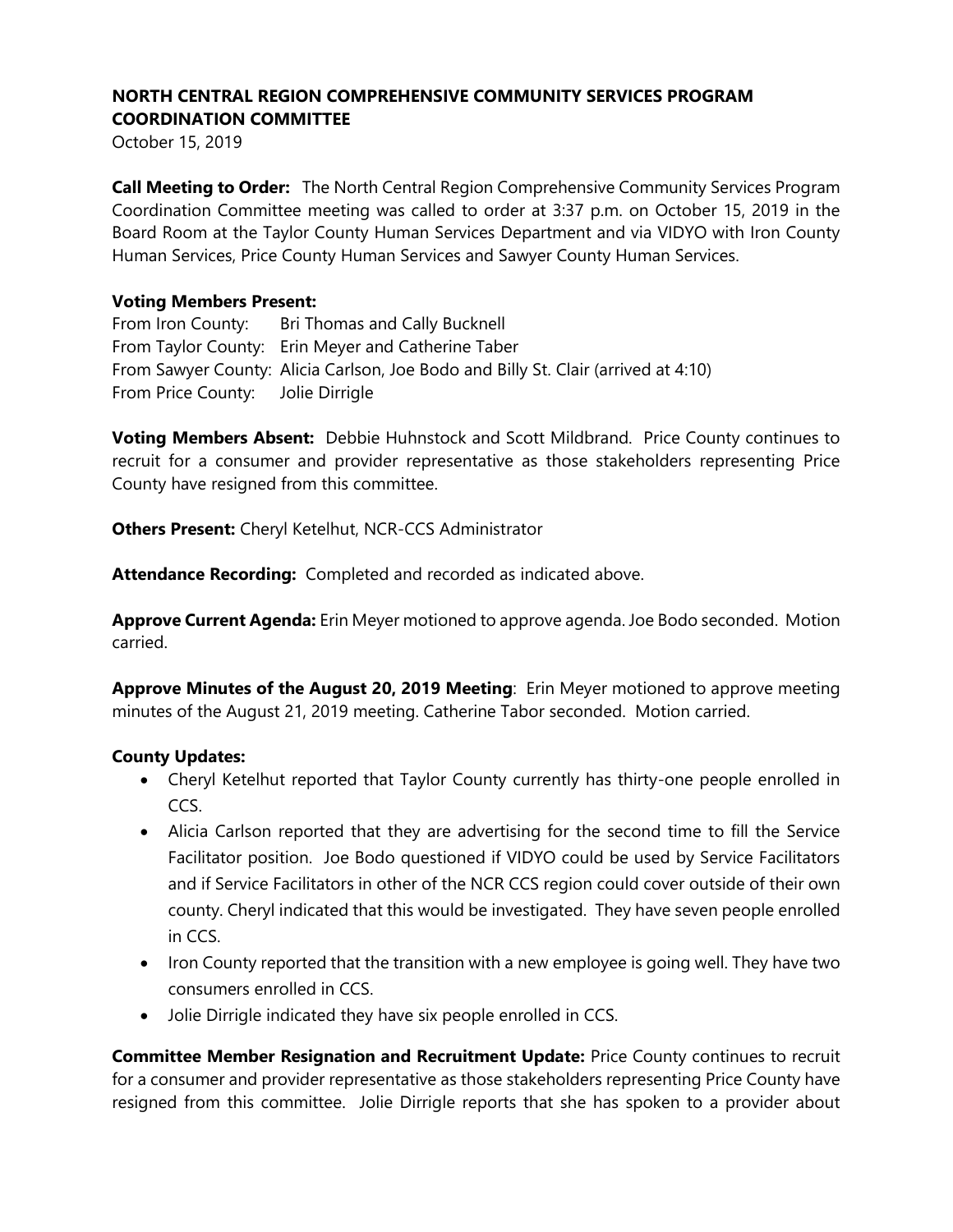becoming a member of this committee. That agency is agreeable but has not yet informed Jolie of the specific employee that will fill that position.

**2020 Meeting Frequency:** Cheryl Ketelhut reported that at previous meetings of this committee a different structure for meetings has been discussed. All present feel that monthly meetings are not needed. Members present suggested either quarterly or every other month meetings with each county in the region working on a specific "project" between meetings. They would report back to the committee at each committee meeting. All agreed that a structure like this would be beneficial. Cheryl Ketelhut asked that monthly meetings continue in November and December as committee approval will be needed for documents related to the 2020 CCS Certification process. Catherine Taber motioned that the committee meeting every other month starting in 2020. Jolie Dirrigle seconded. Motion carried. Cheryl Ketelhut and Alicia Carlson to meet and discuss possible meeting dates and bring to the November meeting of this committee.

**Quality Improvement Plan Approval:** Cheryl Ketelhut reported that in the past this committee decided to ask CCS staff for input into the QI Plan development. Alicia Carlson and Jolie Dirrigle stated that possible elements of the plan were discussed at a recent NCR-CCS Service Directors Meeting. Alicia Carlson suggested that she and Cheryl Ketelhut meet to discuss the plan and report back to the committee. All agreed to this plan. Erin Meyer motioned to table approval of the QI Plan until the November meeting. Joe Bodo seconded. Motion carried.

**Orientation:** Peer Support was discussed. Description of the services was given. NCR-CCS has no providers for this service. Providers are usually employed through the Independent Living Centers (ILC). North Country ILC in Superior covers all the counties in NCR except for Taylor, which is covered by Midstate ILC in Stevens Point. Cheryl Ketelhut stated she has been in contact with both ILCs and they are willing to provide services, when asked they cannot cover services for people outside their region. North Country ILC is in the middle of an administrative leave therefore wanted to wait to contract for services. Midstate contracted with NCR-CCS for peer support but the employee was not certified by NCR. Ms. Ketelhut will continue to reach out to both agencies for updates. Committee discussed the frequency, location and intensity of the course to become a Peer Support Specialist.

### **Form(s) Approval:** None

**Administrator's Report:** No report as information was discussed in other parts of the meeting.

**Schedule Next Meeting:** Next meeting scheduled for Tuesday, November 19, 2019 from 3:30 – 4:30. The December Meeting will be held on Tuesday, December 17, 2019 from 3:30 – 4:30.

**Adjourn:** Motion to adjourn was made by Catherine Taber with second by Erin Meyer to adjourn. Motion carried. Meeting adjourned at 4:35.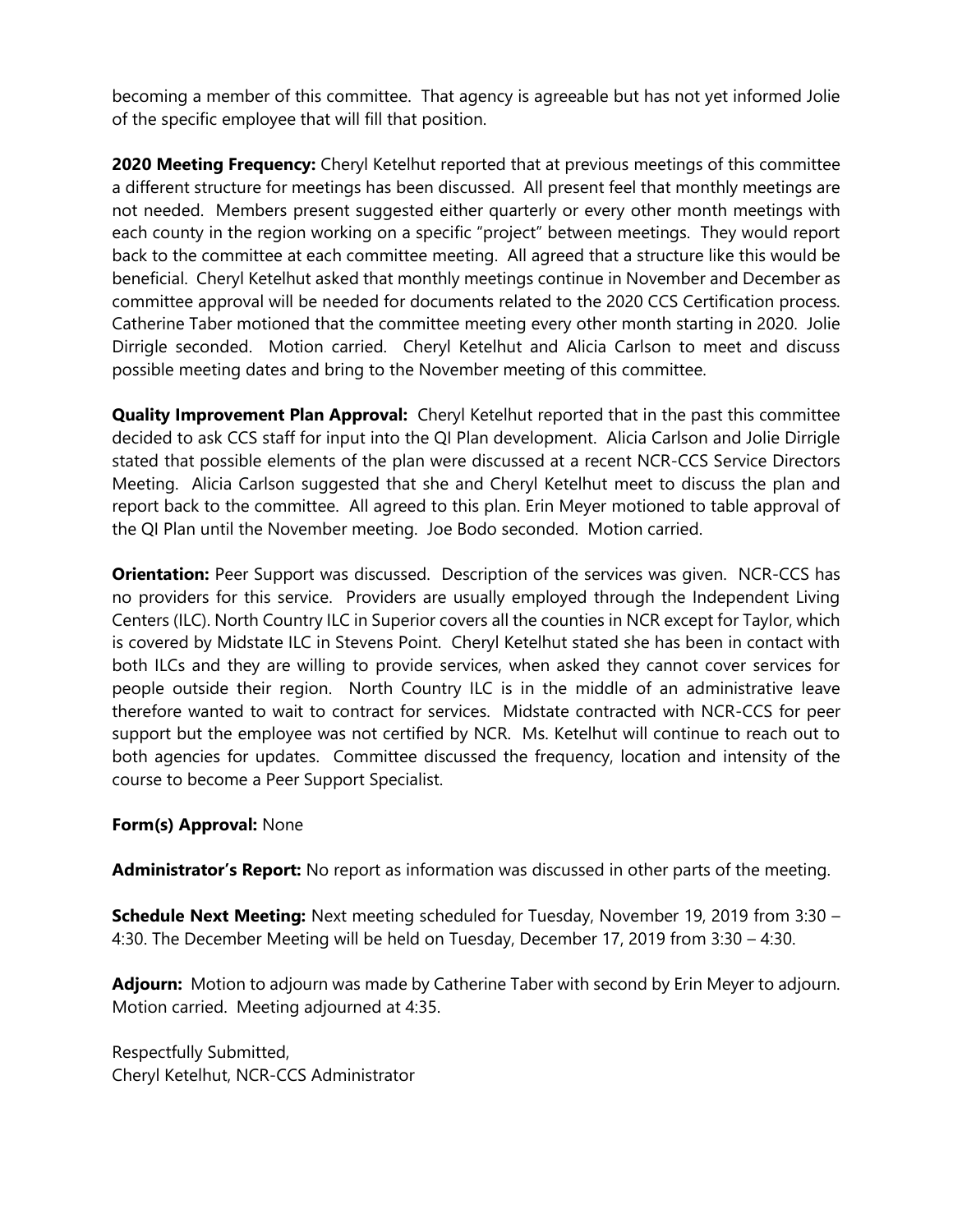August 20, 2019

**Call Meeting to Order:** The North Central Region Comprehensive Community Services Program Coordination Committee meeting was called to order at 4:05 p.m. on August 20, 2019 in the Board Room at the Taylor County Human Services Department and via VIDYO with Iron County Human Services and Sawyer County Human Services. Organizations not present were Price County Human **Services** 

### **Voting Members Present:**

From Iron County: Bri Thomas, Dustin Petrone and Cally Bucknell From Taylor County: Scott Mildbrand, Erin Meyer and Catherine Taber From Sawyer County: Alicia Carlson From Price County: None

**Voting Members Absent:** Debbie Huhnstock, Jolie Dirrigle and Carol Lund. Price County is recruiting for a consumer and provider representative as those stakeholders representing Price County has resigned from this committee.

**Others Present:** Cheryl Ketelhut, NCR-CCS Administrator

**Attendance Recording:** Completed and recorded as indicated above.

**Approve Current Agenda:** Erin Meyer motioned to approve agenda. Scott Mildbrand seconded. Motion carried.

**Election of Chairperson and Vice-chairperson:** Cheryl Ketelhut reported that effective 7/22/2019 Trinke Alexander was not employed by Sawyer County. Such was reported to committee members as a notice that at the next meeting election of a new Chairperson and Vicechairperson would be on the agenda. Discussion among members regarding duties of the positions and that according to the committee by-laws the Chairperson is to be from new county at each two-year cycle. Taylor County representative Scott Mildbrand was Chairperson of the committee prior to Ms. Alexander. Cheryl Ketelhut reported that as an alternative to a committee member from Iron, Price or Sawyer being elected to this position, the bylaws could be changed to eliminate the requirement. Alicia Carson volunteered to chair the committee, completing the term of Ms. Alexander, and Scott Mildbrand was asked and agreed to fill the role of Vicechairperson. Motion by Cally Bucknell with second by Catherine Taber to nominate Alicia Carlson as Chairperson and Scott Mildbrand as Vice-chairperson. Motion carried. Members present thanked Ms. Carlson and Mr. Mildbrand for filling the needed positions. Cheryl Ketelhut and Alicia Carlson agreed to meet to further discuss committee role and duties.

**Approve Minutes of the June 18, 2019 Meeting**: Erin Meyer motioned to approve meeting minutes of the June 18, 2019 meeting. Catherine Tabor seconded. Motion carried.

### **County Updates:**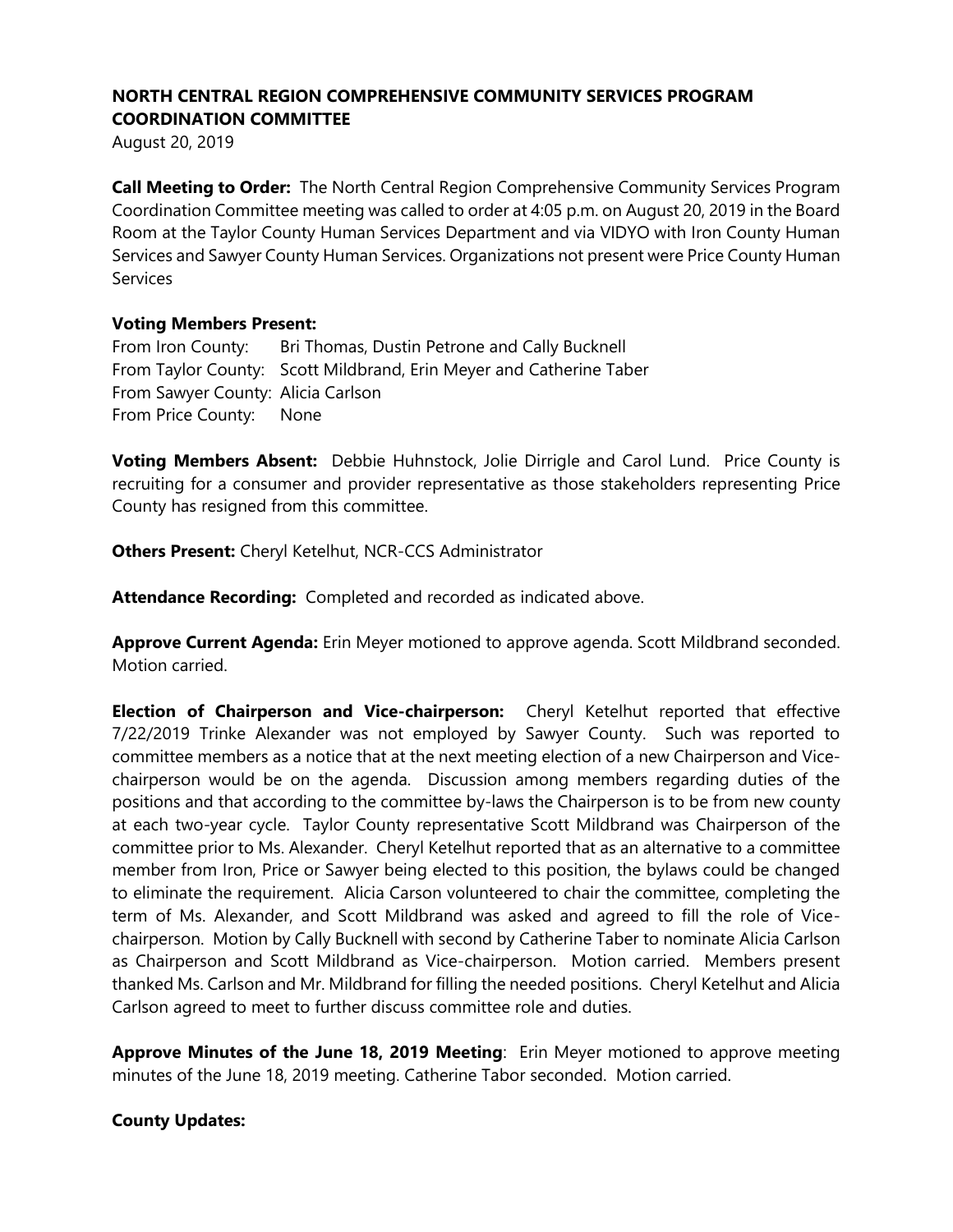- Cheryl Ketelhut reported that Taylor County currently has 29 people enrolled in CCS with 7 people in the assessment process and Laurie Hoffman is contacting another 3 people who have expressed interest in CCS.
- Alicia Carlson reported that they have county approval to fill the position vacated by Ms. Alexander and hire an additional position for competing CCS QA tasks. They also have approval to hire and additional Service Facilitator in 2019. There are very limited providers available in Sawyer County. As such the Sawyer County staff are providing many services off the CCS services array and caseload sizes are smaller.
- Iron County reported that the transition with a new employee is going well.

**Committee Member Resignation and Recruitment Update:** Price County continues to recruit for a consumer and provider representative as those stakeholders representing Price County has resigned from this committee. Sawyer County's provider representative has not attended a meeting in 2019. In discussing this issue with Langston Hughes from the WI Department of Health Services additional models for the CCS Coordination Committee were provided. Ms. Ketelhut reviewed that the date and time of the committee meetings in this region were agreeable to members. We could have meetings less frequently than monthly. In addition, he suggested individual county workgroups could be established to meet between meetings, with these workgroups assigned a specific task. They would report back to the entire committee. Alicia Carlson and Cheryl Ketelhut to meet to discuss possible changes to the structure of this committee and bring information back to the September meeting.

**Bylaws Change:** Cheryl Ketelhut reviewed that RuthAnn Koch from the Taylor County Corporation Counsel's Office provided language for the bylaws of this committee to indicate members may delegate a proxy to vote for them. The language states:

If a member cannot attend a meeting of the Coordination Committee, that member may designate a proxy to attend in the member's stead. Such designation a) shall be in writing, b) shall indicate on its face whether it is a general or limited proxy, and c) shall be provided to the Secretary prior to the meeting.

Ms. Ketelhut consulted with RuthAnn Koch from the Taylor County Corporation Counsel's Office regarding questions asked at the last meeting of this committee. One proxy per person is recommended but they can be appointed ahead of time for use at any time. It is recommended that proxies use a separate application from a voting member's application, and it needs to indicate if the proxy is limited or general. Ms. Ketelhut explained that a general proxy allows a proxy holder to vote however he or she sees fit on any matte that may be undertaken at a specific meeting. A limited proxy lists the issues that a proxy may case a vote on behalf of a voting interest and instructs the proxy holds on how to vote on those issues. Members present discussed the change as written. Motion to change the by-laws as indicated above was made by Erin Meyer with second by Catherine Taber. Motion carried. Cheryl Ketelhut will bring a proxy application/form to the next meeting for approval.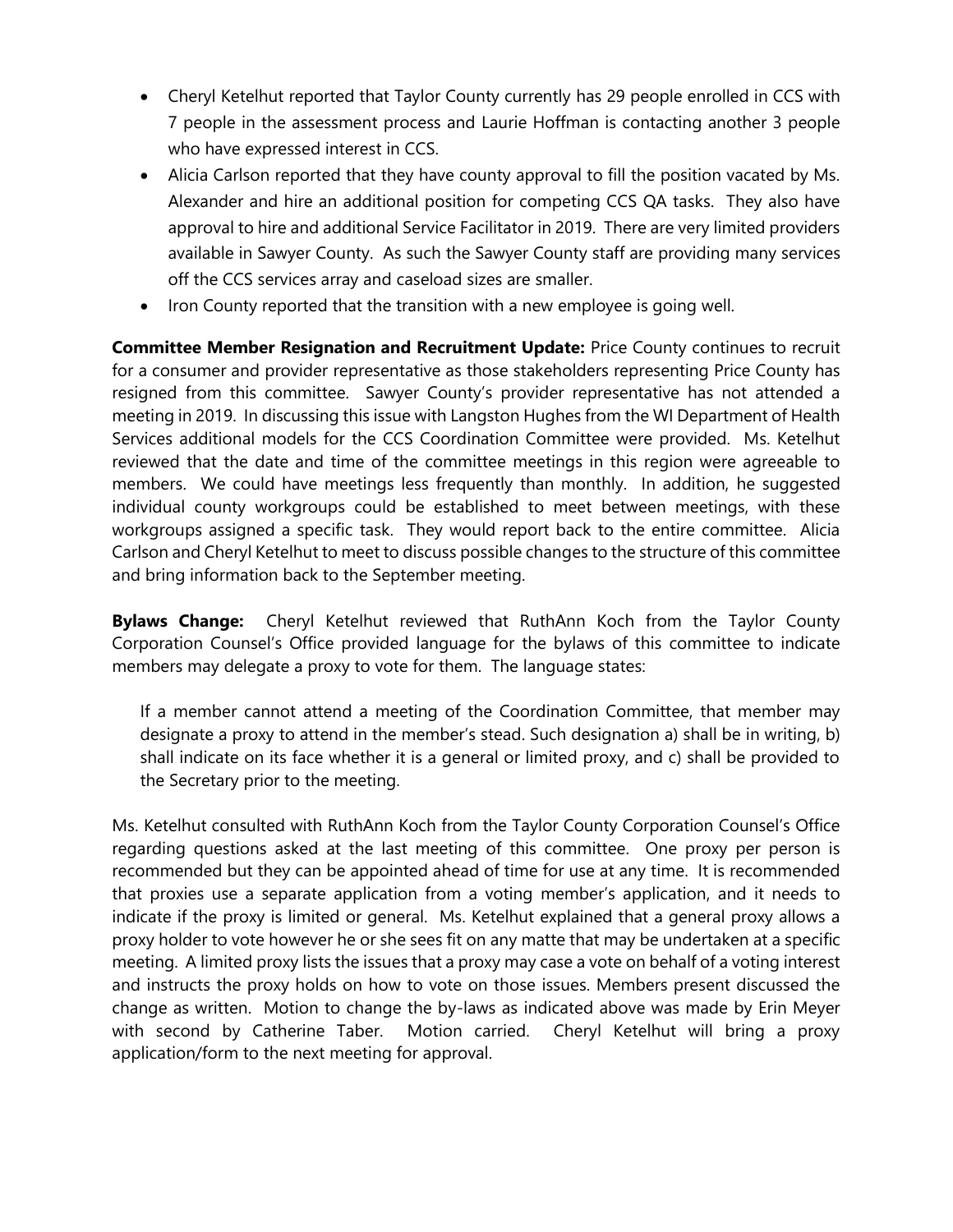**Orientation:** Motion by Erin Meyer and seconded by Scott Mildbrand to table this item to the next meeting due to time constraints. Motion carried. Orientation to the service peer support will be tabled to the September meeting of this committee.

### **Form(s) Approval:** None

**Administrator's Report:** Ms. Ketelhut reported that all the CCS staff will be attending training in Sawyer County on 8/21/2019. This training was developed by the Service Directors and Mental Health Professionals in each of the four counties of our CCS region. Ms. Ketelhut reported that prior to this meeting she attended a meeting with Taylor County Human Services and representatives from the WI Department of Health Services (DHS). DHS is implementing a change in mental health care for youth. This a called the Children's System of Care and one of its aims is to integrate CCS with the Comprehensive Services Team Program. Ms. Ketelhut offered to provide more information about this at the next committee meeting. Members agreed.

Ms. Ketelhut reported that the results of the Provider Satisfaction Survey show that CCS consumers strongly agree or agree that they are satisfied with CCS services provided by a specific provider. To receive the survey the person had to be rerolled in CCS for six months and have had the same provider for six months. Due to staff changes in the other counties all the surveys were distributed to people enrolled in Taylor County CCS. Fifteen surveys were sent, with 6 surveys returned for a 40% return rate, which is very good. Distribution of the Service Facilitator Satisfaction Survey will occur in early fall.

**Schedule Next Meeting:** Next meeting scheduled for Tuesday, September 17, 2019 from 3:30 – 4:30.

**Adjourn:** Motion to adjourn was made by Erin Meyer with second by Scott Mildbrand to adjourn. Motion carried. Meeting adjourned at 4:45.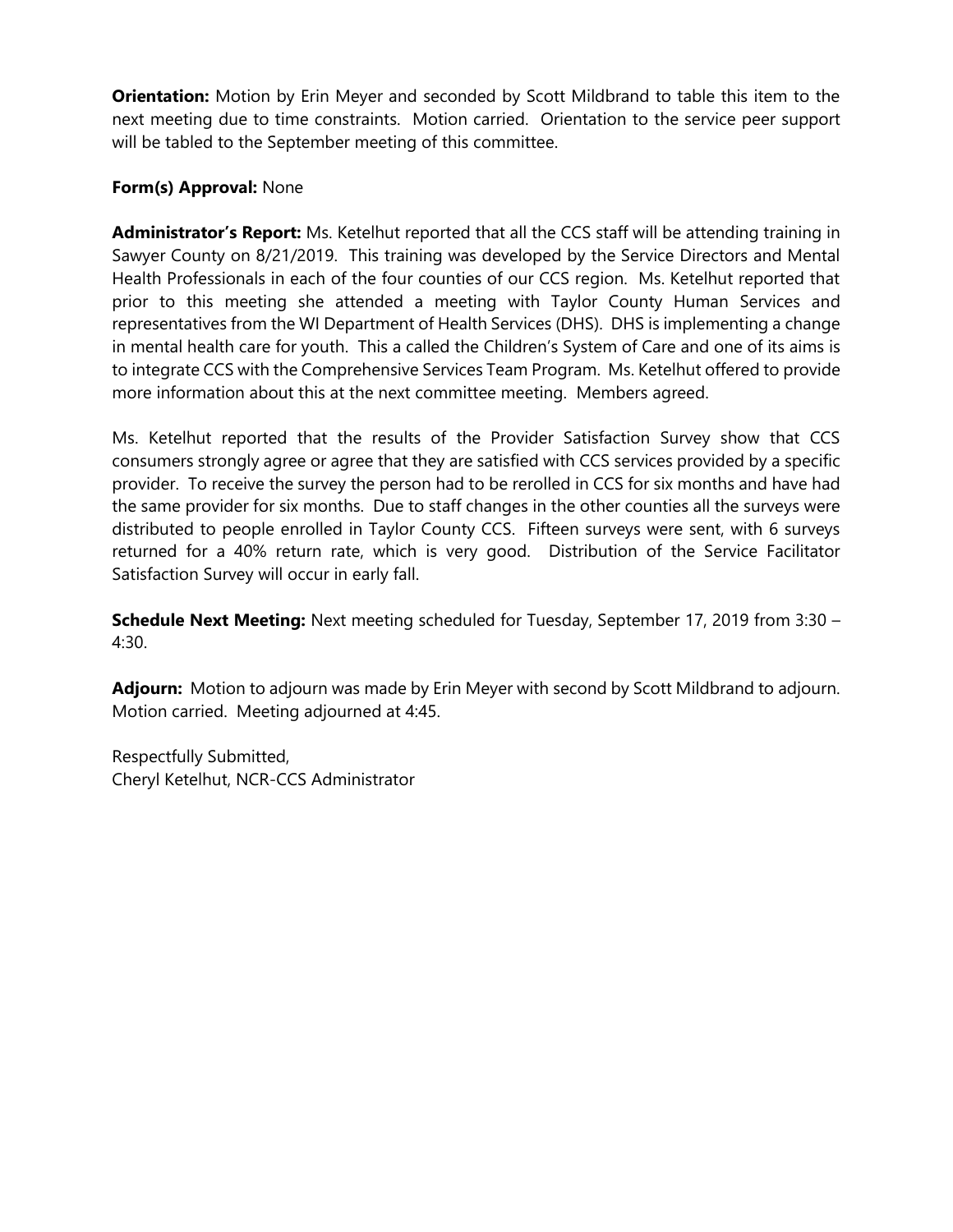June 18, 2019

**Call Meeting to Order:** The North Central Region Comprehensive Community Services Program Coordination Committee meeting was called to order by Scott Mildbrand on at 3:35 p.m. on June 18, 2019 in the Board Room at the Taylor County Human Services Department and via VIDYO with Iron County Human Services and Sawyer County Human Services. Organizations not present were Price County Human Services

### **Voting Members Present:**

From Iron County: Bri Thomas From Taylor County: Scott Mildbrand, Erin Meyer and Catherine Taber From Sawyer County: William Lewis and Trinke Alexander, From Price County: None

**Voting Members Absent:** Debbie Huhnstock, Cally Bucknell, Jolie Dirrigle and Carol Lund. Price County is recruiting for a consumer and provider representative as those stakeholders representing Price County has resigned from this committee.

**Others Present:** Cheryl Ketelhut, NCR-CCS Administrator; Dustin Pitrone, NCR-CCS Service Facilitator in Iron County; and Laurie Hoffman, Clinical Services Manager of NCR-CCS.

**Attendance Recording:** Completed and recorded as indicated above.

**Approve Current Agenda:** William Lewis motioned to approve agenda. Scott Mildbrand seconded. Motion carried.

**Approve Minutes of the April 23, 2019 Meeting**: Scott Mildbrand motioned to approve meeting minutes of the April 23, 2019 meeting. William Lewis seconded. Motion carried.

**Price County Update:** Cheryl Ketelhut reported that effective 5/1/2019 Price County employees have provided Service Facilitation for the consumers enrolled in CCS. In addition, the functions of Service Director and Mental Health Professional are now provided in the same manner. Laurie Hoffman has helped Price County employees by providing training. Price County employees are doing well and use Taylor County staff to answer questions.

**Committee Member Resignation and Recruitment Update:** Price County is recruiting for a consumer and provider representative as those stakeholders representing Price County has resigned from this committee. Jolie Dirrigle, the supervisor of CCS in Price County informed Cheryl Ketelhut that they have contacted people to represent consumers and providers but have not been able to confirm participation on this committee. It is hoped that those positions bill be filled by our next committee meeting. Bri Thomas has replaced Amanda Martin as a provider representative from Iron County.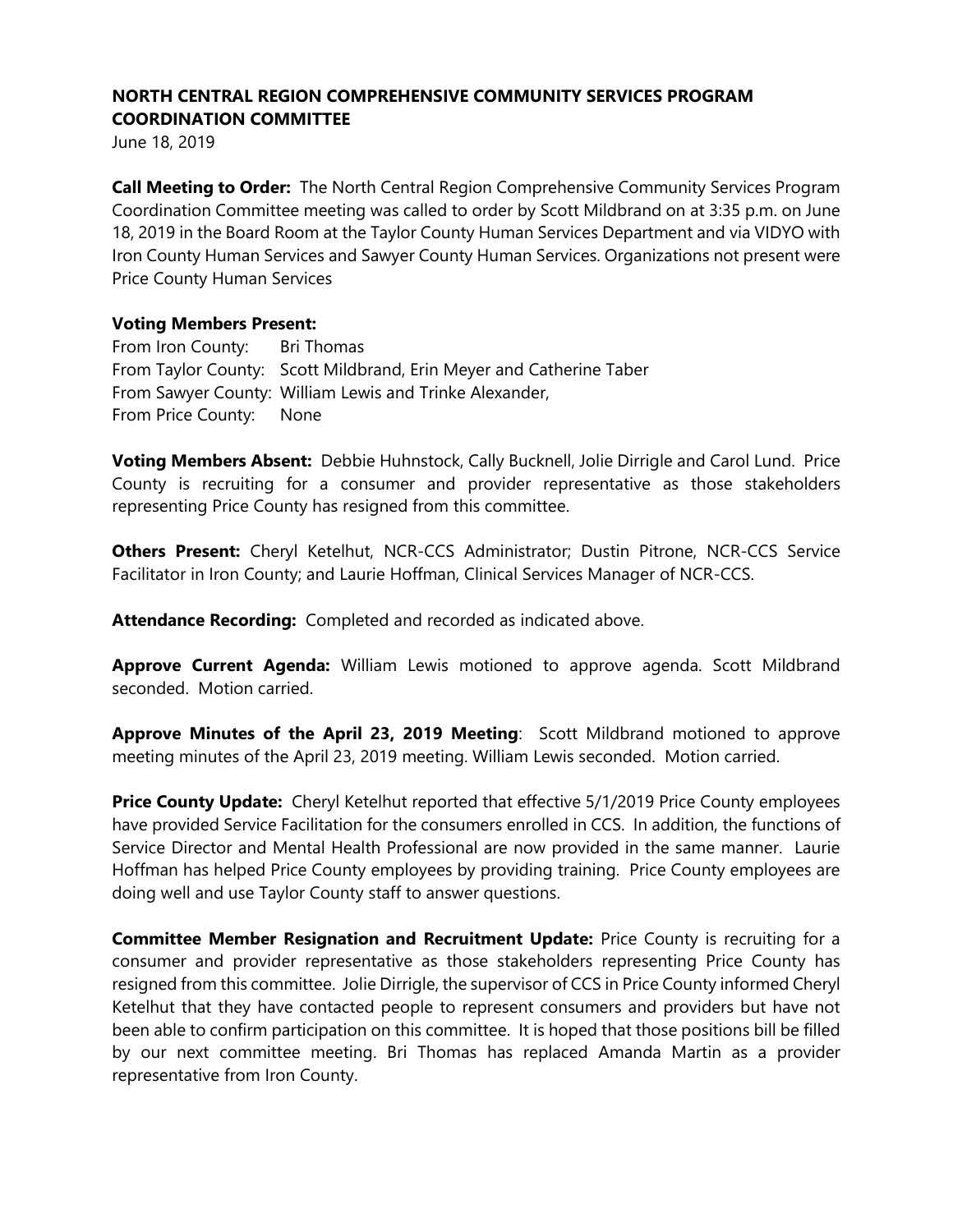**Bylaws Change:** Cheryl Ketelhut reported that RuthAnn Koch from the Taylor County Corporation Counsel's Office provided language for the bylaws of this committee to indicate members may delegate a proxy to vote for them. The language states:

If a member cannot attend a meeting of the Coordination Committee, that member may designate a proxy to attend in the member's stead. Such designation a) shall be in writing, b) shall indicate on its face whether it is a general or limited proxy, and c) shall be provided to the Secretary prior to the meeting.

Ms. Ketelhut explained that a general proxy allows a proxy holder to vote however he or she sees fit on any matte that may be undertaken at a specific meeting. A limited proxy lists the issues that a proxy may case a vote on behalf of a voting interest and instructs the proxy holds on how to vote on those issues. Members present discussed the change as written. Further discussion included if a proxy can be appointed for use at any meeting in case it is needed, could a committee member have multiple proxies, should the proxy complete a committee member application and the possibility of adapting the current application to include the proxy's information. Members decided to table voting on the bylaw language change until further information is obtained. Ms. Ketelhut will bring a revised committee application to the next meeting for discussion. Ms. Ketelhut to consult with Taylor County Corporation Counsel on two questions:

- May a proxy be appointed for use at any meeting in case it is needed?
- Could a committee member have multiple proxies?

Discussion was also held regarding provider representation on this committee. Currently the Committee Bylaws state a provider must be a CCS Certified Provider. Discussion was held regarding the pros and cons of this requirement. It was thought that perhaps having provider who are not CCS Certified would offer community providers insight into the CCS Program and what it offers to consumers and bring another view to the committee. It was decided by those present to not change that portion of the bylaws at this time.

**Orientation:** An orientation schedule was sent out to all members before the meeting. Cheryl Ketelhut and Laurie Hoffman provided an explanation of the assessment completed by the Service Facilitator when a consumer enrolls in NCR-CCS.

## **Form(s) Approval:** None

**Administrator's Report:** Cheryl Ketelhut reported the following enrollment numbers:

Iron County: 2 Price County: 5 Sawyer County: 8 Taylor County: 32 TOTAL: 47 enrollees in NCR-CCS

Of these 5 are youth and 42 are adults. Cheryl Ketelhut informed those present that Polly Wong has retired from the Wisconsin Department of Quality Assurance. That means we will have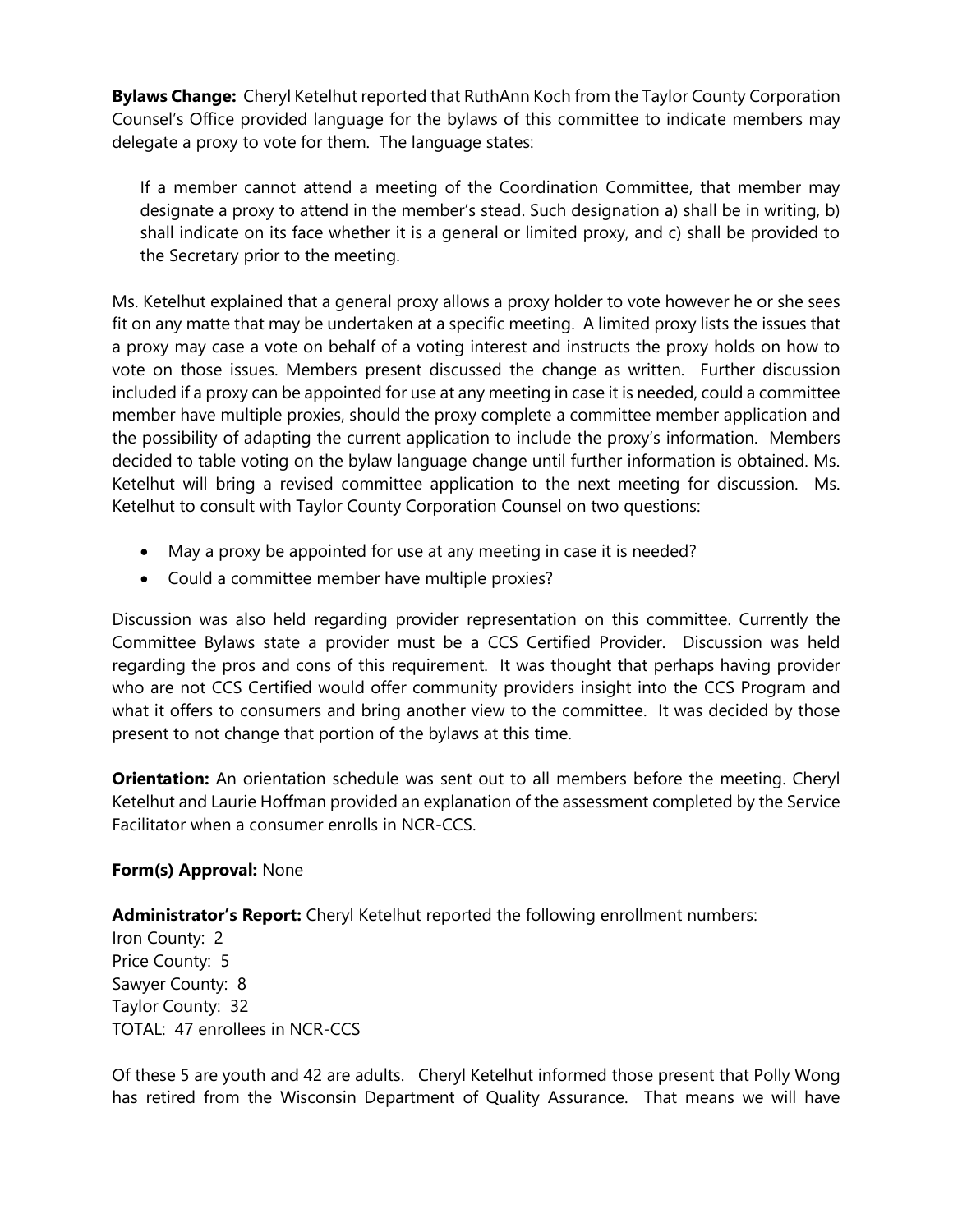someone new complete our 2020 NCR-CCS Program Certification. That process is scheduled to occur in December of this year.

**Schedule Next Meeting:** Next meeting scheduled for Tuesday, July 16, 2019 from 3:30 – 4:30.

**Adjourn:** Motion to adjourn was made by Scott Mildbrand with second by Erin Meyer. Motion carried. Meeting adjourned at 4:20.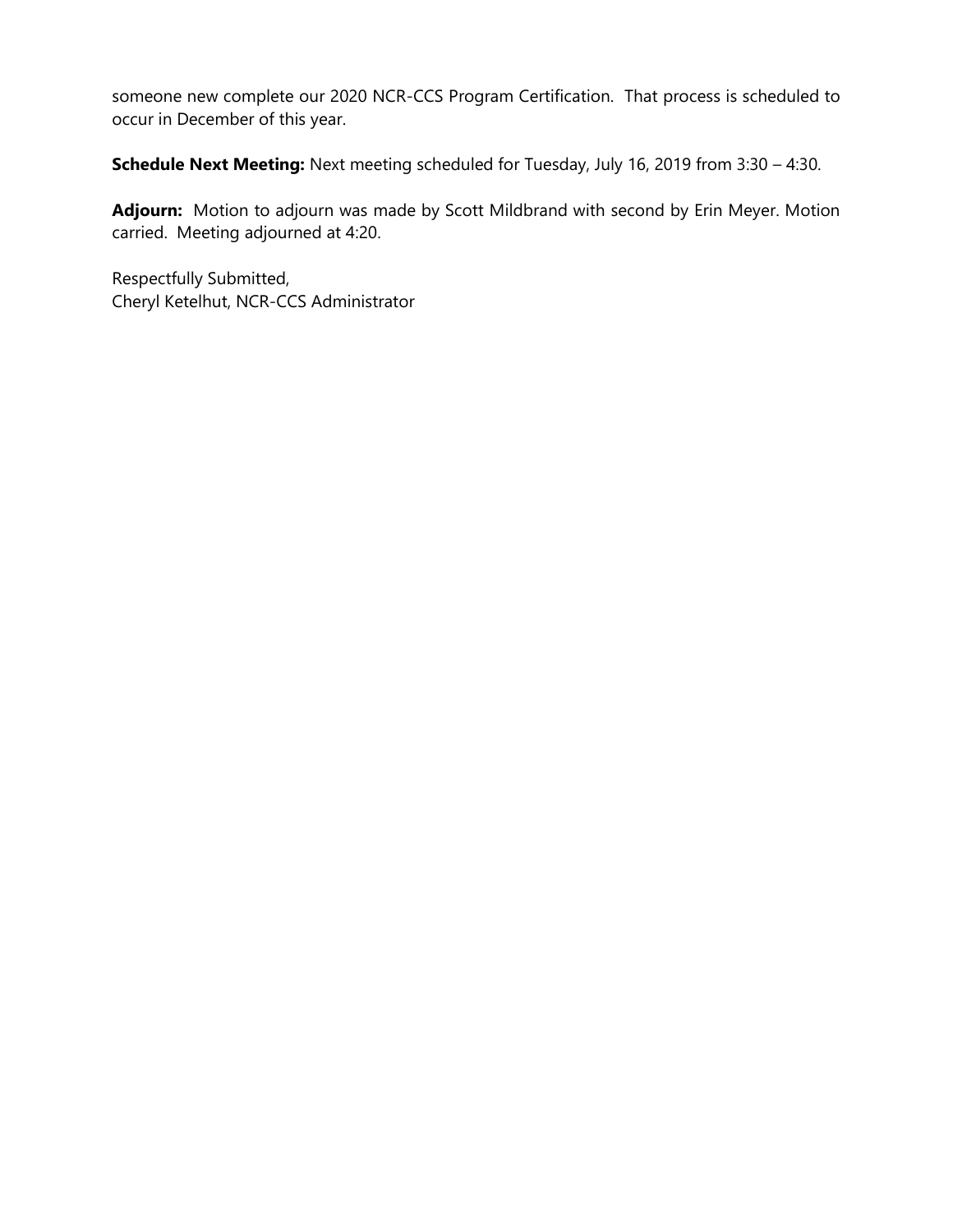April 23, 2019

**Call Meeting to Order:** The North Central Region Comprehensive Community Services Program Coordination Committee meeting was called to order by Scott Mildbrand at 3:40 p.m. on April 23<sup>rd</sup>, 2019 in the Board Room at the Taylor County Human Services Department and via VIDYO with Iron County Human Services and Price County Human Services. Organizations not present were Sawyer County Human Services and DHS Office in Rhinelander.

#### **Voting Members Present:**

From Iron County: Cally Bucknell and Amanda Marten From Taylor County: Scott Mildbrand, Erin Meyer and Catherine Taber From Sawyer County: None From Price County: Jolie Dirrigle

**Voting Members Absent:** William Lewis, Trinke Alexander, Dan Lemke, Debbie Huhnstock and Carol Lund

**Others Present:** Cheryl Ketelhut, NCR-CCS Administrator; Marlana Lammar, Administrative Assistant for Taylor County Human Services and TCDOP, and True Lor from DHS Area Administration.

**Attendance Recording:** Completed and recorded as indicated above.

**Approve Current Agenda:** Erin Meyer motioned to approve agenda. Catherine Taber seconded. Motion carried.

**Approve Minutes of the January 15, 2019 Meeting**: Erin Meyer motioned to approve meeting minutes of the January 15, 2019 meeting. Cally Bucknell seconded. Motion carried.

**Price County Update:** Cheryl Ketelhut informed those present that as of next week, New Horizons will not be a provider in the North Central Region. From that, Price County has decided to bring service facilitators in house, and they will work for the county. Laurie Hoffman is helping them get ready to provide services by May 1<sup>st</sup>. Several of the staff from New Horizons North has been hired by Aurora. Some of their consumers will stay with the staff they are already working with. Recovery plan and services are going to stay the same. Consumers whose providers did not get hired by Aurora will be transferred to new staff. Warm hand offs for consumers are being done for new service facilitator so we can do best for the consumer. When this process started, Langeston Hughes at DHS and Polly Wong were updated on this process. Cheryl Ketelhut will be updating them again later this week. Throughout this whole process we want to update the consumers and letting them know we want to make this transition as smooth as possible and keep services running.

**Committee Member Resignation and Recruitment Update:** Cheryl Ketelhut expressed her concern about attendance at these meetings. Six members need to be present to have an official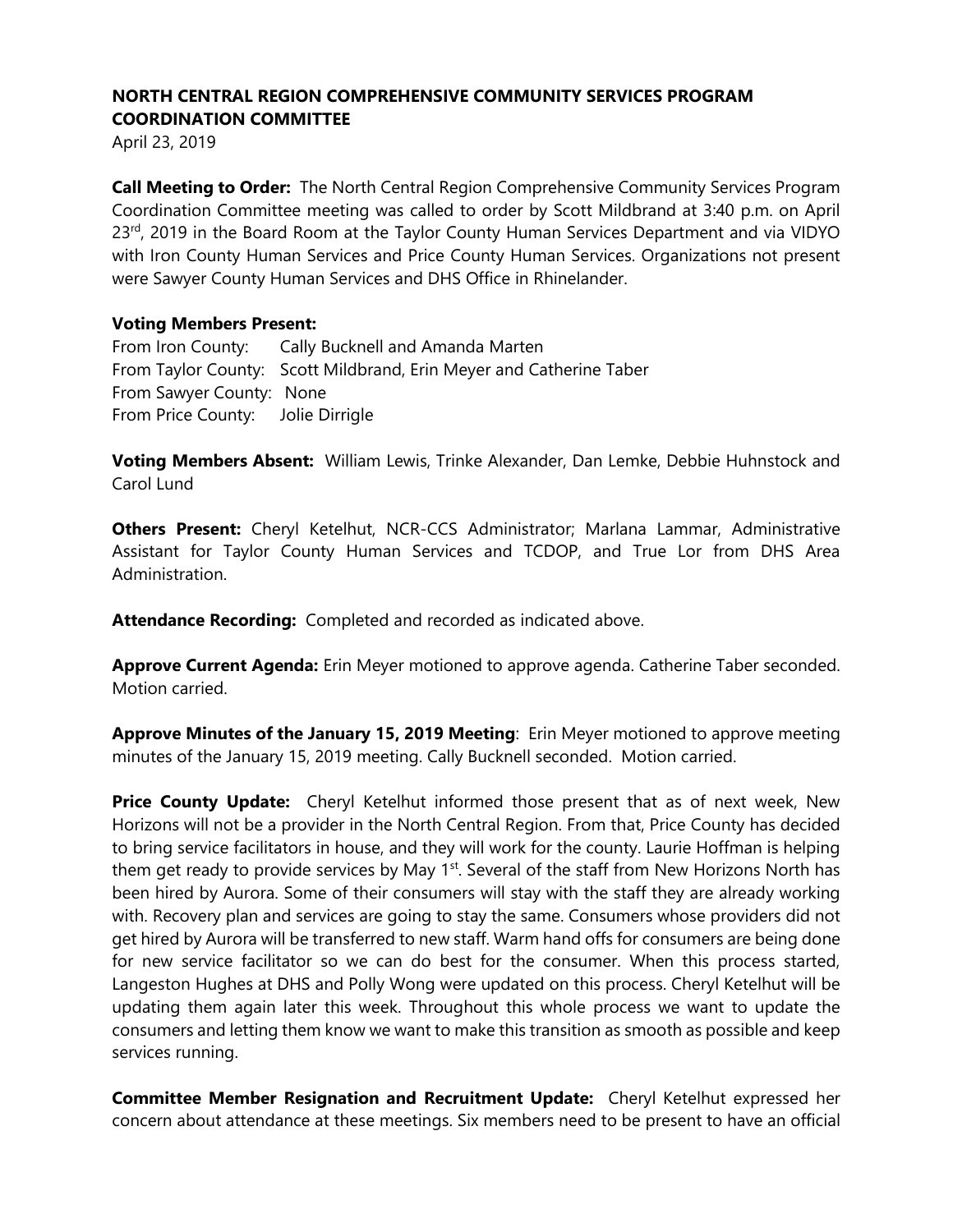quorum. In February, each Director wrote a letter to their committee members about mandatory attendance for the meeting. A meeting was scheduled to take place in March, but not enough people attended to make it a quorum. Those who did attend did discuss about what was on the agenda, but no voting could be done. Directors will be meeting again in May to discuss the attendance issue again and see what can be done differently.

**Orientation:** An orientation schedule was sent out to all members before the meeting. Cheryl Ketelhut brought to question what the committee would like to do with this orientation schedule, and if it should be continued. If so, would the topics keep repeating? Is there anything new to add? Jolie Dirrigle commented that the schedule should be kept how it is, and that maybe the focus of that topic could differ from prior years. Erin Meyer agreed. With agreement from the committee to keep the schedule, orientation will start back up again in May.

### **Form(s) Approval:** None

**Administrator's Report:** Cheryl Ketelhut reported the following enrollments as of 4/19/19:

Iron County: 1 Price County: 8 Sawyer County:6 Taylor County: 29 TOTAL: 45 enrollees in NCR-CCS  $*$ Note: No exact  $#$  due to daily changes

Ms. Ketelhut reported that CCS staff attended the State-Wide CCS Meeting at Wisconsin Dells on April  $16<sup>th</sup>$ . From what she heard the main speaker was very dynamic and discussed well on how to engage consumers. Three quarters of the meeting was the main speaker, and the other quarter was breakout sessions. Ms. Ketelhut then opened the discussion of what members from other counties thought of the meeting. Jolie Dirrigle reported that she felt that the meeting was not helpful and felt repeated. She said the breakout session she attended was good. Overall an 'okay' experience. Amanda Marten commented that she also did not find the meeting to be beneficial. She thought the main speaker was good, but very repetitive. In the breakout session she attended, many people left before the session was over. Ms. Ketelhut thanked them for their thoughts.

Ms. Ketelhut informed that another statewide meeting is coming up in the Fall. It is the CCS & CST meeting for Adolescence and Children. More details will be coming in the future.

Ms. Ketelhut also reported on the quality assurance process for consumers. Laurie Hoffman and Ms. Ketelhut have met and want to look at different data points and consumer satisfaction surveys. The executive committee decide to make this plan to send out consumer satisfaction surveys to consumers this Spring. One survey will be for service facilitators and the other will be for any of the providers the consumer may have. Ms. Ketelhut questioned if sending out both surveys would be appropriate. Erin Meyer commented that they should be sent out one at a time. One now and the other in June. She also noted that our survey should not get confused with the State survey. Catherine Taber suggested that the committee just send out one. From these comments, Cheryl Ketelhut will send out the survey, and it will have the same parameters as the state does. The other comments were also noted: six months of services will be done before sending out the survey,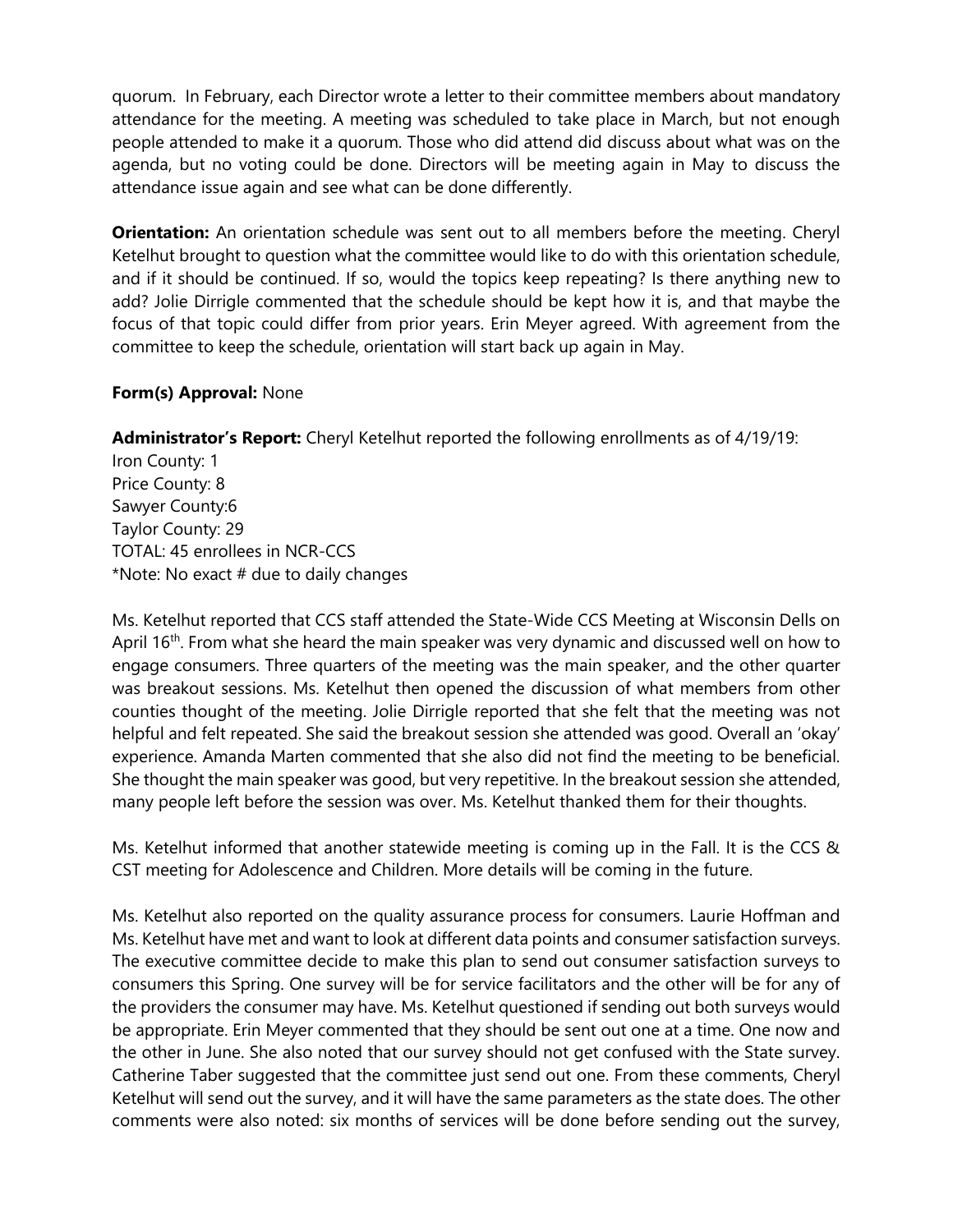Price County will get a little more time to get the survey out due to all the changes, survey will evaluate whoever the provider is (Therapists, etc.), and the survey will be confidential for all consumers. Cheryl Ketelhut will send out surveys to the committee in the future.

Scott Mildbrand suggested that the committee get more information about youth enrollment. The county would like to know more. Cheryl Ketelhut reported that youth enrollment from the follow counties includes: Taylor: 2-3 & Sawyer: 1-2. She also noted that at providers increase, more kids will be enrolled. It also is hard to enroll child because parents are also involved. If parents are not interested in being engaged, this can cause barriers in care. From these comments, Scott Mildbrand asked if youth placements could be measured for success. The thought behind it is, if services are provided earlier in life, maybe it could lead to less placements in the future.

**Set Next Meeting Date:** Next meeting scheduled for Tuesday, May 21<sup>st</sup>, 2019 from 3:30 – 4:30.

**Adjourn:** Motion to adjourn was made by Erin Meyer with second by Jolie Dirrigle. Motion carried. Meeting adjourned at 4:20.

Respectfully Submitted, Marlana Lammar for Cheryl Ketelhut, NCR-CCS Administrator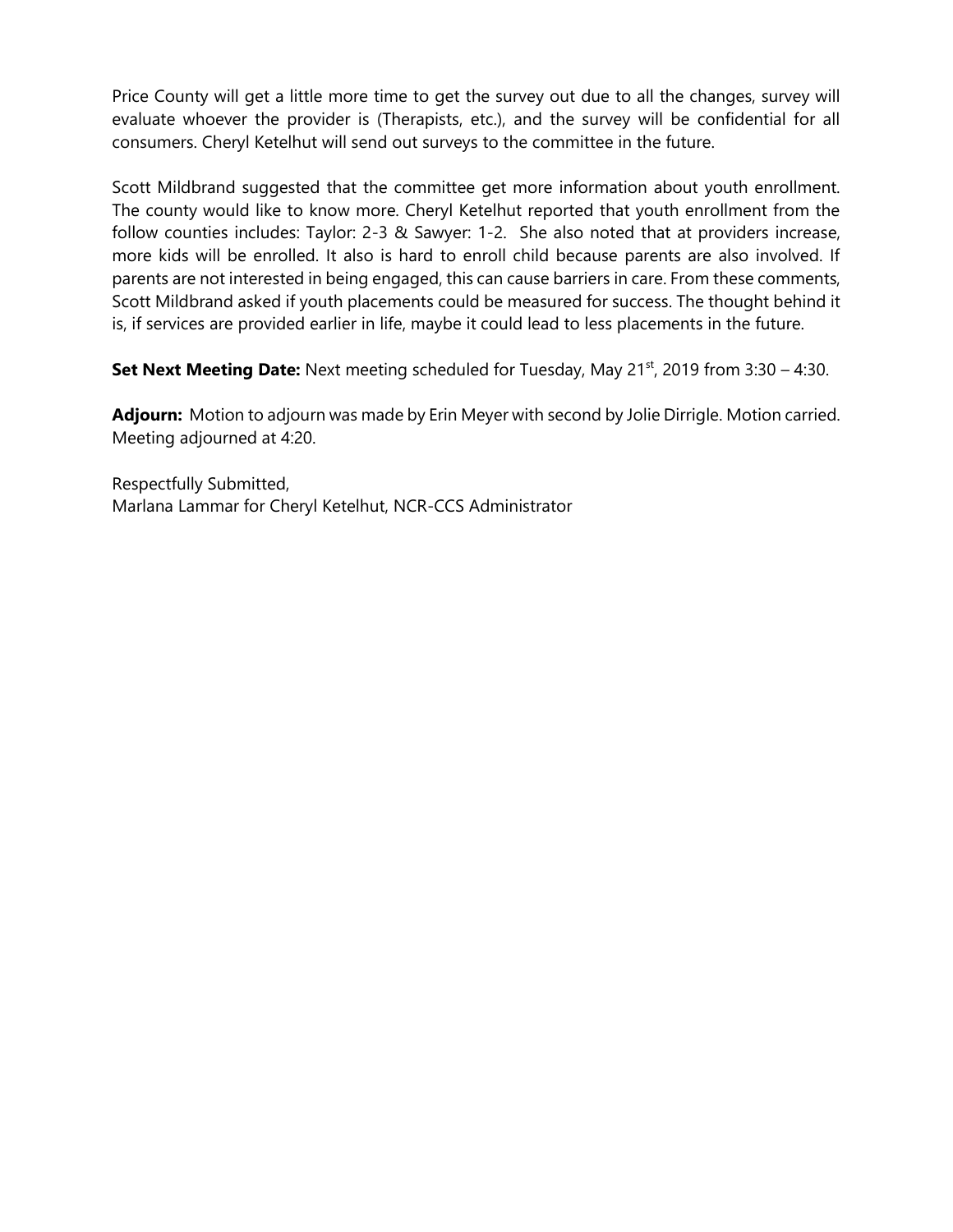January 15, 2019

**Call Meeting to Order:** The North Central Region Comprehensive Community Services Program Coordination Committee meeting was called to order by Scott Mildbrand on at 3:40 p.m. on January 15, 2019 in the Board Room at the Taylor County Human Services Department and via VIDYO with Iron County Human Services, Price County Human Services, Sawyer County Human Services, New Horizons North and DHS Office in Rhinelander.

### **Voting Members Present:**

From Iron County: Cally Bucknell From Taylor County: Scott Mildbrand and Erin Meyer From Sawyer County: William Lewis and Trinke Alexander From Price County: Valerie Levno

**Voting Members Absent:** Jolie Dirrigle, Dan Lemke, Amanda Marten, Debbie Huhnstock, Catherine Taber and Carol Lund

**Others Present:** Cheryl Ketelhut, NCR-CCS Administrator; Laurie Hoffman, NCR-CCS Mental Health Professional and Service Director; and True Lor, DHS Area Administration

**Attendance Recording:** Completed and recorded as indicated above.

**Approve Current Agenda:** Valerie Levno motioned to approve agenda. Trinke Alexander seconded. Motion carried.

**Approve Minutes of the November 20, 2018 Meeting**: William Lewis motioned to approve meeting minutes of the November 20, 2018 meeting. Valerie Levno seconded. Motion carried.

**Orientation:** Cheryl Ketelhut reviewed Substance handout that was emailed prior to the meeting. Questions of those present answered.

**Update on 2019 Certification Visit**: Cheryl Ketelhut informed those present that Polly Wong from The WI Department of Quality Assurance was on-site on Monday December 10, 2018 to review records, policy, plan and documents to certify our CCS program for 2019. Visit was completed, and NCR-CCS is certified for 2019. While no Statements of Deficiency were issued, Ms. Wong had very serious concerns regarding lack of clinical depth in one file. Because of this concern, NCR-CCS will be holding training/meetings for both Service Facilitators, Mental Health Professionals (MHP) and Service Directors (SD) in our region. This will be both region-wide training and individual partnering counties as needed. Cheryl Ketelhut will be coordinating a training from the Department of Health Services regarding Person Centered Planning that was scheduled for Fall of 2018 and cancelled by DHS. Laurie Hoffman will be coordinating the meetings for MHPs and SDs.

### **Form(s) Approval:** None